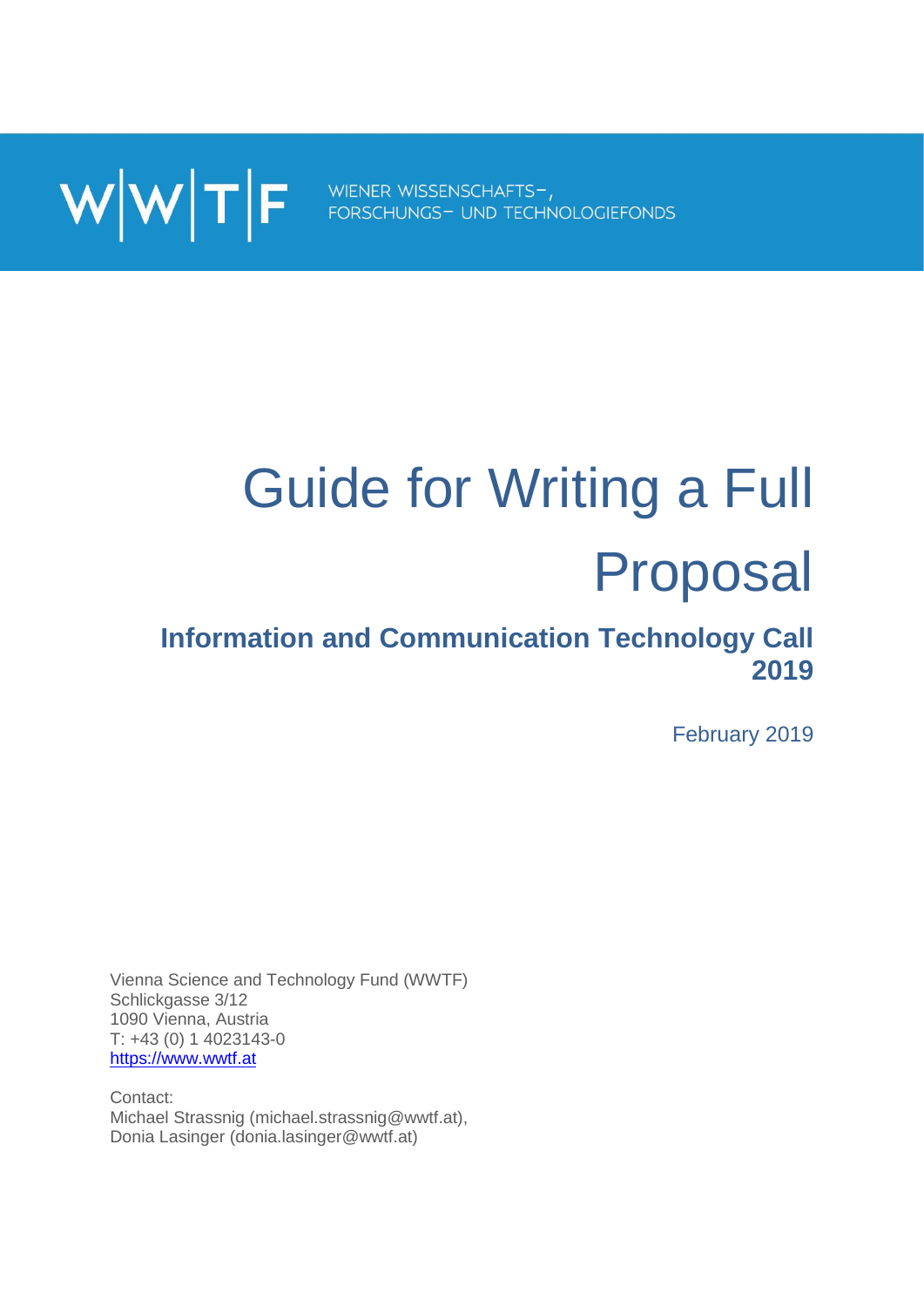# **About WWTF**

The Vienna Science and Technology Fund (WWTF) is the only larger Austrian private nonprofit organization established to promote science and research. WWTF started its funding activities in 2003. According to its statutes, WWTF aims to fund excellent scientific research(ers) following the highest international standards in order to promote Vienna as a city of science and research.

WWTF provides substantial funding for larger multi-annual research projects at home institutions located in Vienna ("Project Funding"), as well as striving to attract excellent young researchers from abroad to Vienna ("Vienna Research Groups for Young Investigators"). WWTF runs calls resulting in a strong competition for funding.

Currently, WWTF runs the following thematic programmes: "Life Sciences" (\*2003), "Mathematics *and* ..." (\*2004), "Information and Communication Technology" (\*2008), and "Cognitive Sciences" (\*2011) and "Environmental Systems Research (pilot). The financial resources of WWTF originate from the "*Privatstiftung zur Verwaltung von Anteilsrechten*" from which WWTF receives about seven to nine million € annually.

In addition, WWTF runs the following funding programmes for the City of Vienna: The "University Infrastructure Programme" (\*2006), "Social Sciences and Humanities in Vienna" (\*2008 until 2013), "Vienna Research Groups for Young Investigators" (\*2010) with a total annual funding volume of about three million €.

While the thematic funding programmes are established in close coordination with Viennese RTD policy and initiatives, the review and selection process lies strictly in the hands of international scientists not employed in Austria. For each call, an appropriate international expert jury is established. Additionally, for each proposal written peer reviews are obtained internationally. During a meeting in Vienna the juries formulate a funding recommendation based on the reviews and on their own expertise. This recommendation is then formally accepted by the WWTF Board of Directors.

The governing body is the WWTF Board of Directors. It is complemented by the WWTF Advisory Board composed of Viennese scientists and representatives from the areas of economics, society and politics. WWTF office manages all funding activities and is the contact point for all applicants and funded persons.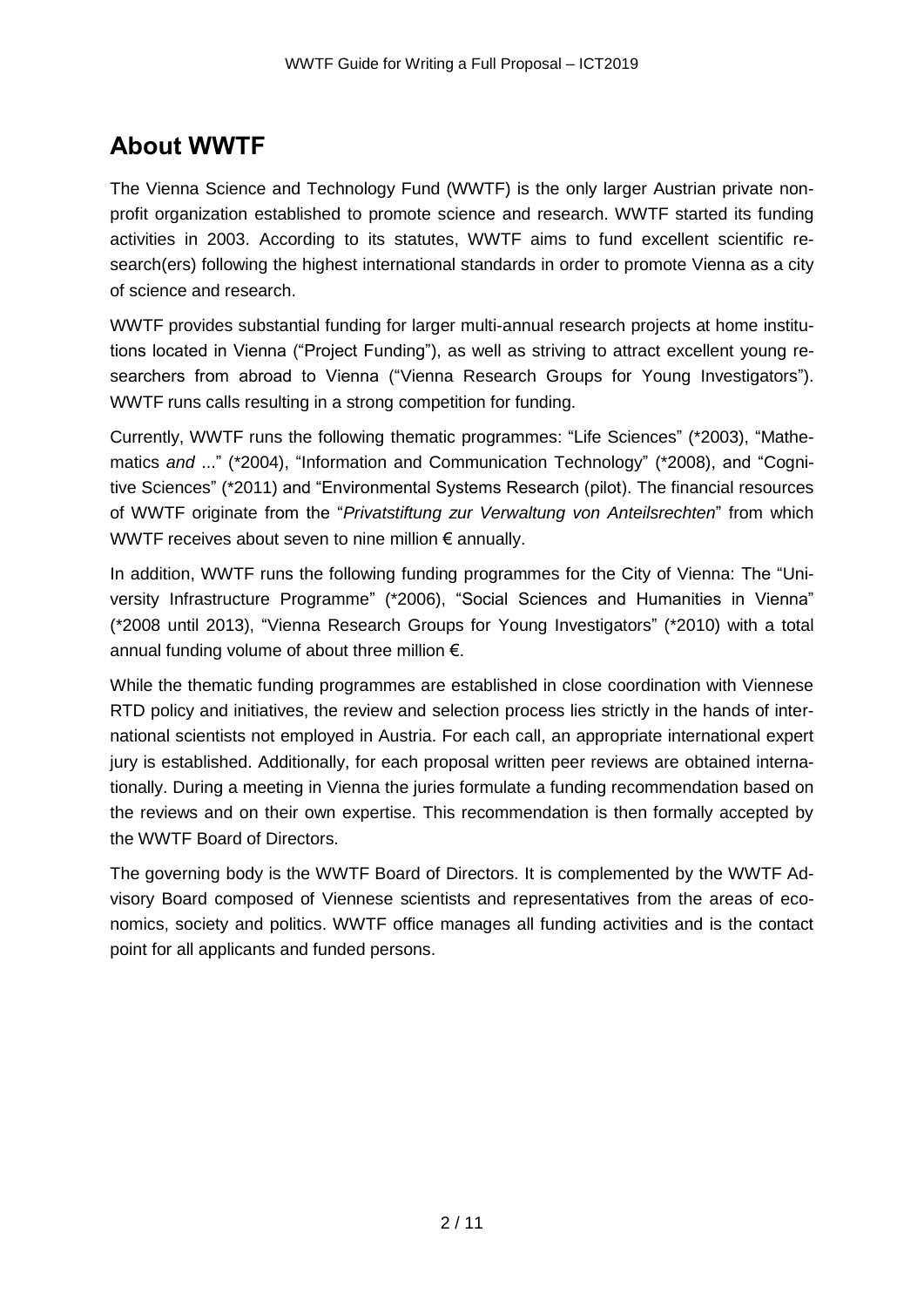## **Important Issues**

For **universities**, WWTF projects are treated according to §27 of the "Universitätsgesetz 2002". Therefore, authorized signatures from the university / research institution acting as home institution are mandatory for submission. In case of funding, the home institution will be the formal contract partner for WWTF with the principal investigator taking full scientific and financial responsibility.

WWTF funding may be used for all project-related costs; however, the main focus should be on funding scientific personnel. Everybody employed in a WWTF-funded project should get a fair contract with at least a *minimum wage* according to the "Kollektivvertrag" (collective agreement) of the Austrian Universities or for non-university research institutions in case a "Kollektivvertrag" exists or – for staff employed at non-university institutions with no "Kollektivvertrag" – according to the standards of the Austrian Science Fund (FWF) standards available online at<https://www.fwf.ac.at/de/forschungsfoerderung/personalkostensaetze/> . A *maximum total employment* is set at 100%. The personnel categories are:

- **Senior Personnel:** highly qualified scientists, usually already in permanent employment
- **Post Doc:** or equivalent qualification, including Senior Postdocs
- *PhD Student:* or equivalent qualification
- *Diploma Student:* Bachelor or Master students
- **Office/Technician:** office staff or technical staff (proportional funding only)

The funding by WWTF under this scheme is not intended to cover investment in general infrastructure, however pro rata depreciation rates for the project duration are fundable for **equipment** necessary for the project. WWTF funding also covers **consumables** (consumables and small devices up to 1,500 € each), **travelling costs** (incurred for attending project related scientific events and invitations), **publication costs** (including costs for patent filing and open access publication), **workshops / conferences** (costs incurred by own scientific events), and **other project related costs**. However, non-personnel cost must be balanced, as WWTF focuses on funding people.

WWTF pays a **maximum of 20% overhead**. Overhead ("indirect costs") is calculated as 20% of the direct costs of the project. The total funding volume is calculated as direct + indirect costs. A separate project account / SAP number for bookkeeping is necessary for each project and the direct costs must be reported to WWTF. The overhead is paid as a flat rate with no strings attached. Kindly stick to the overhead regulations of the involved institutions.

**Compliance with the rules for good scientific practice including the appreciation of ethical aspects in research** is mandatory even at the proposal stage.

Please also consider WWTF's open access policy.<sup>1</sup>

 1 See http://wwtf.at/upload/WWTF\_Open\_Access\_Policy\_EN.pdf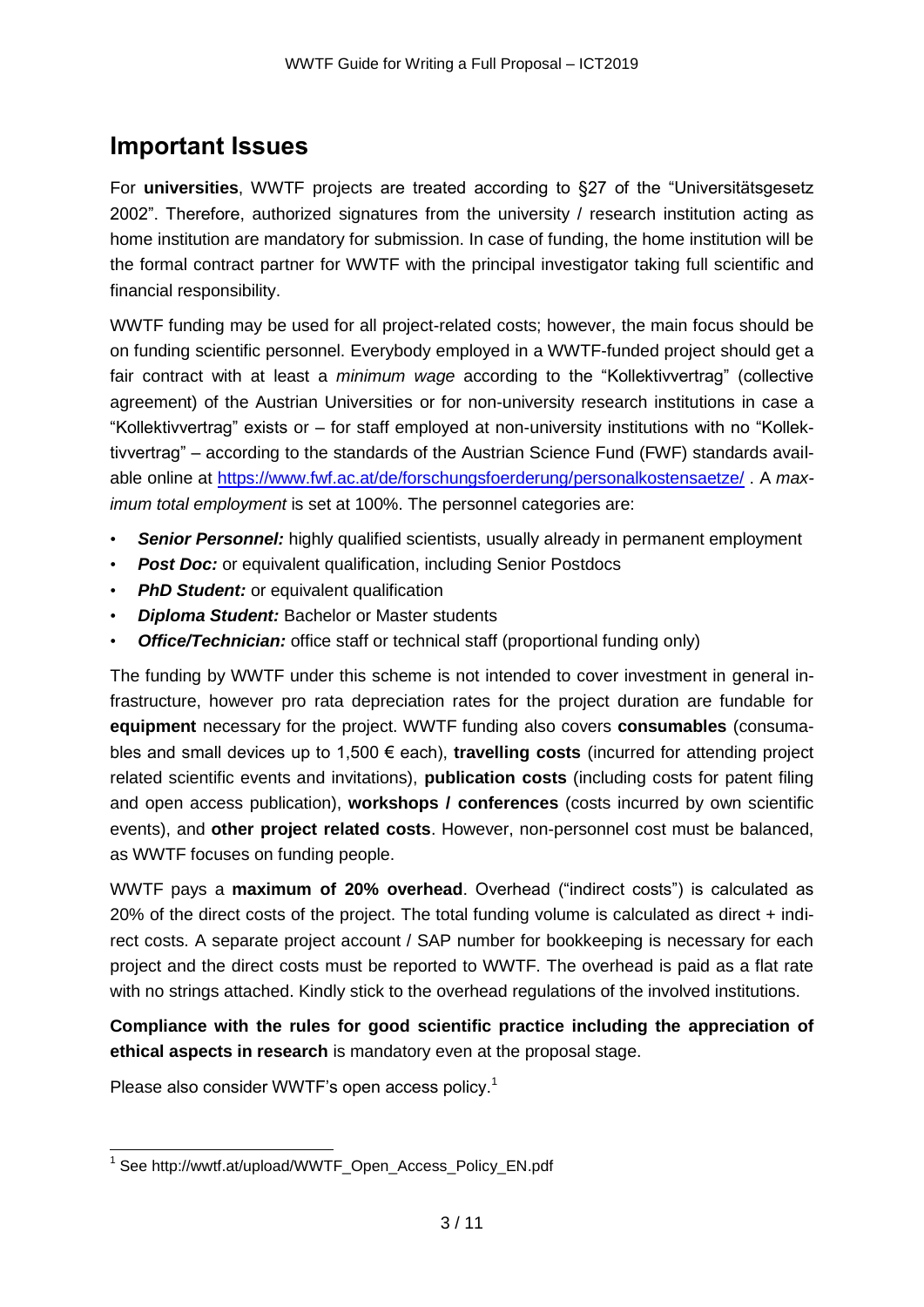# **Funding Criteria**

This WWTF call aims to support teams of scientists that researchers who want to conduct a multi-annual (2-4 years) scientific project in the field of Information and Communication Technology and its application in other fields.

The key selection criterion for this call is **scientific quality**, i.e., both the applicants and the submitted project must be scientifically outstanding. WWTF provides funding for scientific research projects which should

- be characterized by a well-defined scientific research programme addressing clearly identified, promising, medium-term research questions with specified hypotheses and a catalogue of sound methods to address these questions,
- aim to answer current fundamental scientific research questions in the field of Information and Communication Technology and its application in different fields (e.g. health, energy, industry, transportation, finance, society).
- address research questions in either Information Technologies, Communication Technologies or both,
- have a proposing team of researchers with solid scientific track records according to their academic age,
- include a clear statement on the perspective medium-term economic and/or societal benefits.

Young and female scientists are especially encouraged to apply and to act as Principal Investigators.

**Key evaluation criteria** for both jury and reviewers are:

- Scientific Quality and Innovation in terms of research questions relevant to the ICT field
- Methods and feasibility
- Mid- to long-term application perspective, however no instant economic pay-off
- Composition and quality of the research team based on scientific track record and past experiences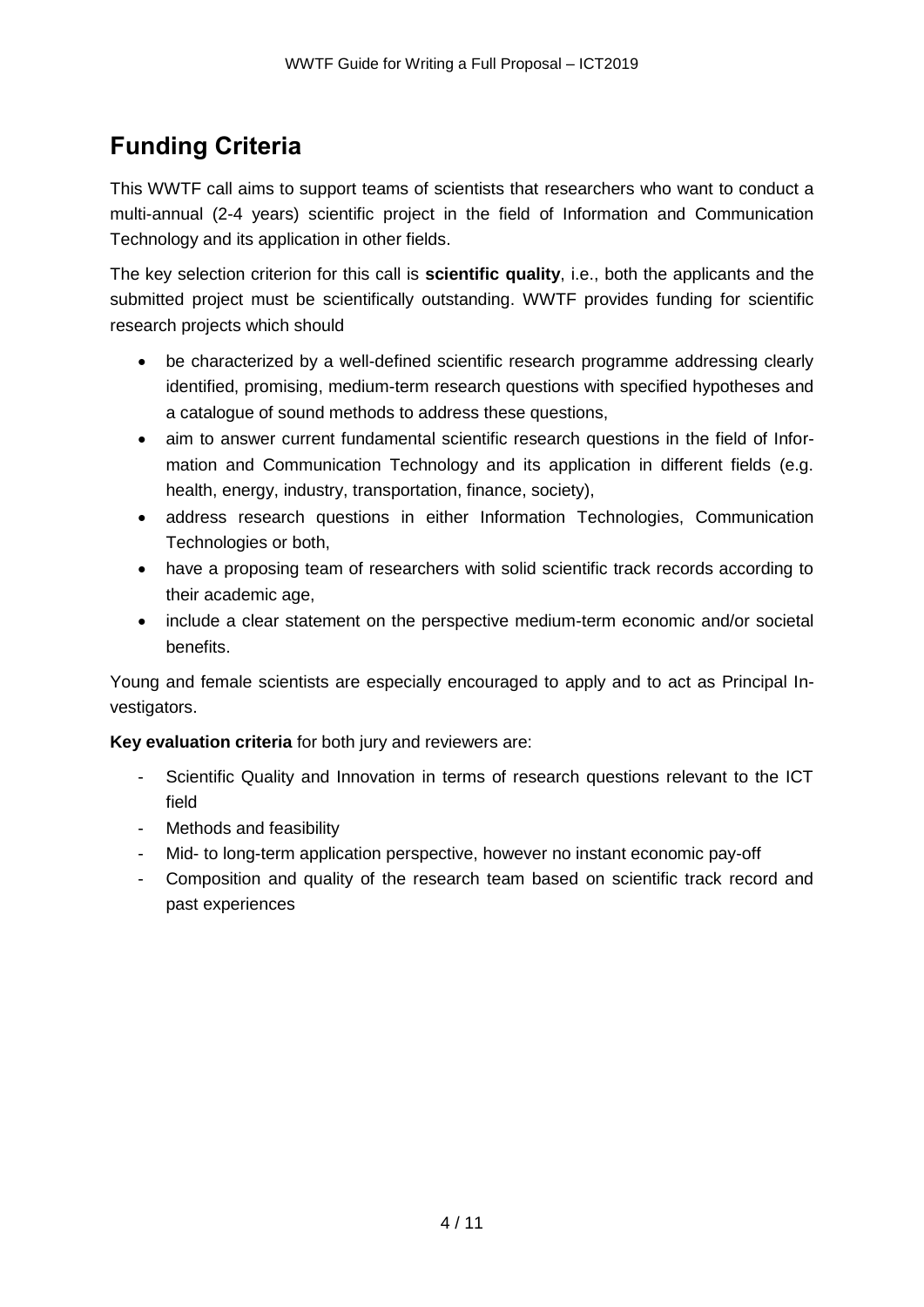# **Evaluation Process**

In this call a **two-stage submission process** is used. Full proposals have to be submitted upon invitation by **May 16, 2019, 2pm. Attention: the system will close automatically at two 2pm!**

## **Evaluation procedure in detail:**

**1. Formal eligibility check by WWTF:** Initially the proposals will be screened for formal eligibility by the WWTF office based on the following criteria:

- Principal Investigator is affiliated to a Viennese research institution |
- Duly submitted (system closes automatically at the deadline, afterwards submission is not possible
- All required signatures are obtained
- Completeness of the uploaded PDF that includes the text for the "Research Proiect"
- No major deviations in content between short proposal and full proposal.
- All necessary parts filled in not more than two key roles in different proposals

**Proposals that do not meet the key requirements outlined will not be sent for further evaluation to the jury.**

**2. Evaluation of full proposals:** The evaluation of full proposals is carried out through a combination of remote assessment by international peers and panels of international experts that convene in Vienna. At least **two jury members** are assigned to each proposal which at first undergoes **written peer review** by at least three international reviewers. The content of the full proposal must be consistent with the short proposal.

**3. Jury meeting** in Vienna in October 2019: This is the most significant step in the assessment. There will be a comprehensive evaluation of all proposals on basis of written peer reviews and the jury's own expertise resulting in a recommendation "to be funded" or "not to be funded" for each proposal.

**4. Formal funding decision** (confirmation of jury recommendation) by WWTF Board of Directors.

*Applicants that have submitted a full proposal will receive anonymized full text reviews and a summary of the jury discussion after the formal funding decision.*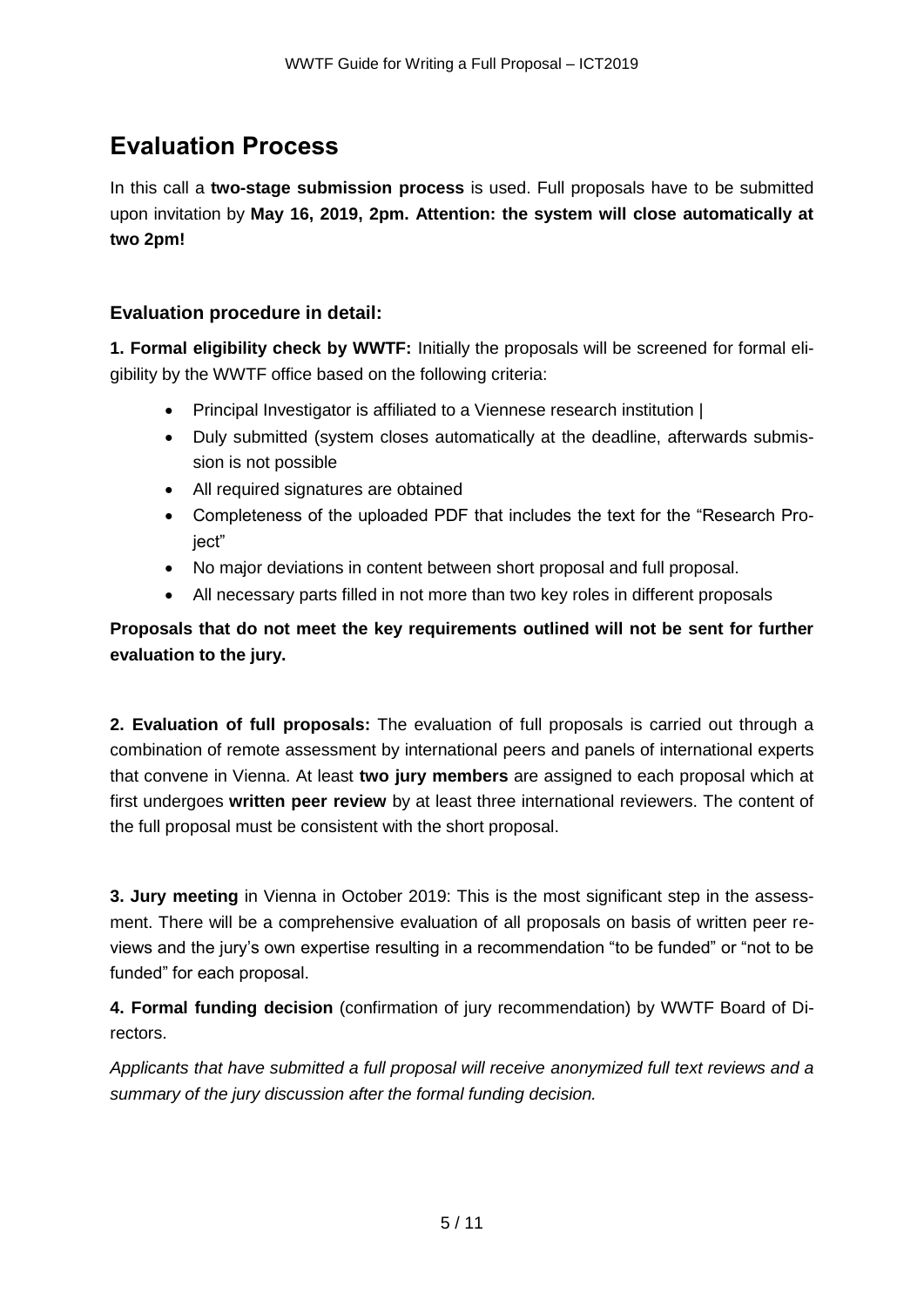# **How to use WWTF's Online Submission System**

- 1. Go to https://funding.wwtf.at [https://funding.wwtf.at](https://funding.wwtf.at/)
- 2. **Log in**, choose the call and your short proposal
- 3. **Full proposal**: Fill in requested information in *online forms* and *upload requested files* (in PDF format). You can save the current status of your proposal at any time and access the system multiple times and edit provided information!
- *4.* **Submit proposal**: The submit button becomes active only after all requested information has been filled in and uploaded (signalled by a green check mark next to the chapter title); Please be aware that after submission no changes are possible anymore!

*Note: The submission system closes at 2 pm on the day of the deadline (May 16, 2019). The full proposal has a size limit of maximum 5 MB.*

# **Required Structure of a WWTF Full Proposal**

Applications to WWTF undergo an assessment by international scientists, thus all proposals must be written in **English**. Please write precisely and to the point but go into enough detail to allow an evaluation by international peers!

The information for the full proposal consists of a part that is written "offline" with a word processors as well as information that need to be added directly in the online submission system.

Note that the title of research project, keywords and the key applicants (PI, Co-PI, and core team members) cannot be changed anymore in the online system.

## **I. Project Summary**

- **Basic information** of the project such as the title is already filled-out. Information is transferred from the short proposal. *The project duration can be changed, however major deviations from the short proposal must be thoroughly justified.*
- **Original project summary:** transferred from the short proposal. Can be edited. This information is – in the full proposal phase – in particular for the external peer reviewers as we will approach them first with the English abstract only to see if their expertise fits the topic of the proposal.
- **General description** in German language is mandatory and will be used by WWTF for public relations work (such as WWTF webpage) in case of funding but will not be visible in the final electronic proposal and print-out (for jury and peer reviewers). We ask you to use a public style abstract and not simply translate the scientific abstract into German.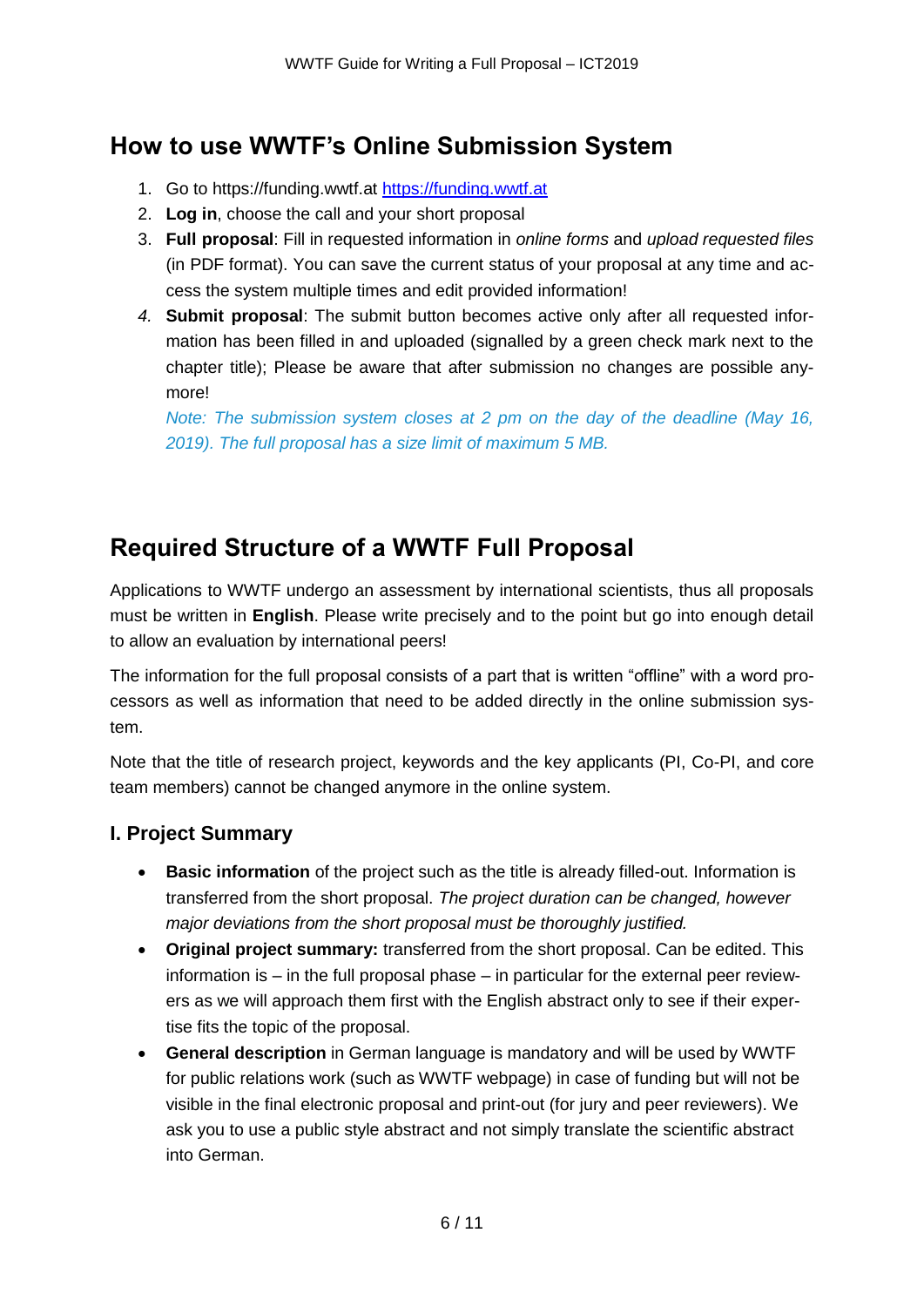- **Suggested peers** (for peer review): Applicants *must* suggest five international peers from a field of competence that enables them to review the proposal. No previous publication activity or research cooperation with the suggested reviewer should be evident. Please provide up to five keywords or phrases that describe the reviewers' fields of competence to enable a balanced set of reviewers to be chosen. WWTF might or might not approach reviewers from this list.
- **Excluded peers** (for peer review) (optional, max. 3): Applicants may exclude up to three peers from reviewing your proposal without indicating any reasons. The names will be stored in the WWTF database and will not be visible in the electronic proposal and print-out. Please note that we will review internationally only, thus, no reviewer with an Austrian affiliation or with very close links to Austrian research will receive the proposal. Also, you are only allowed to exclude specific persons not institutions as a whole.

## **II. Research Project (max. 15 pages, PDF upload) (template is provided)**

Page numbers below are indications about the expected length of each part, however, we allow for some flexibility between subchapters if this serves the more precise presentation of the project. However, please note that the omission of particular parts may result in a negative evaluation.

- 1. **Introduction** (about 3 pages)
	- a. Subject of the research
	- b. Explanation of relevance of the project with regard to the scope of the WWTF ICT Call 2019
	- c. State of the art and key scientific challenges (including own scientific work / past and currently running projects relevant to the proposed project)

#### **2. Research questions and objectives** (about 2 pages)

- a. Research questions and hypotheses
- b. Objectives of the project

#### 3. **Innovativeness and expected results** (about 2.5 pages)

- a. Innovativeness of the proposed research
- b. Expected results and relevance
- 4. **Methodological approach** (about 4 pages)
	- a. Research methods
	- b. Research plan (including Gantt chart)
	- c. Feasibility and risk mitigation
- **5. Interdisciplinarity and mid-term relevance for applications** (about 1 page)
	- a. (Interdisciplinary aspects of the project, if applicable)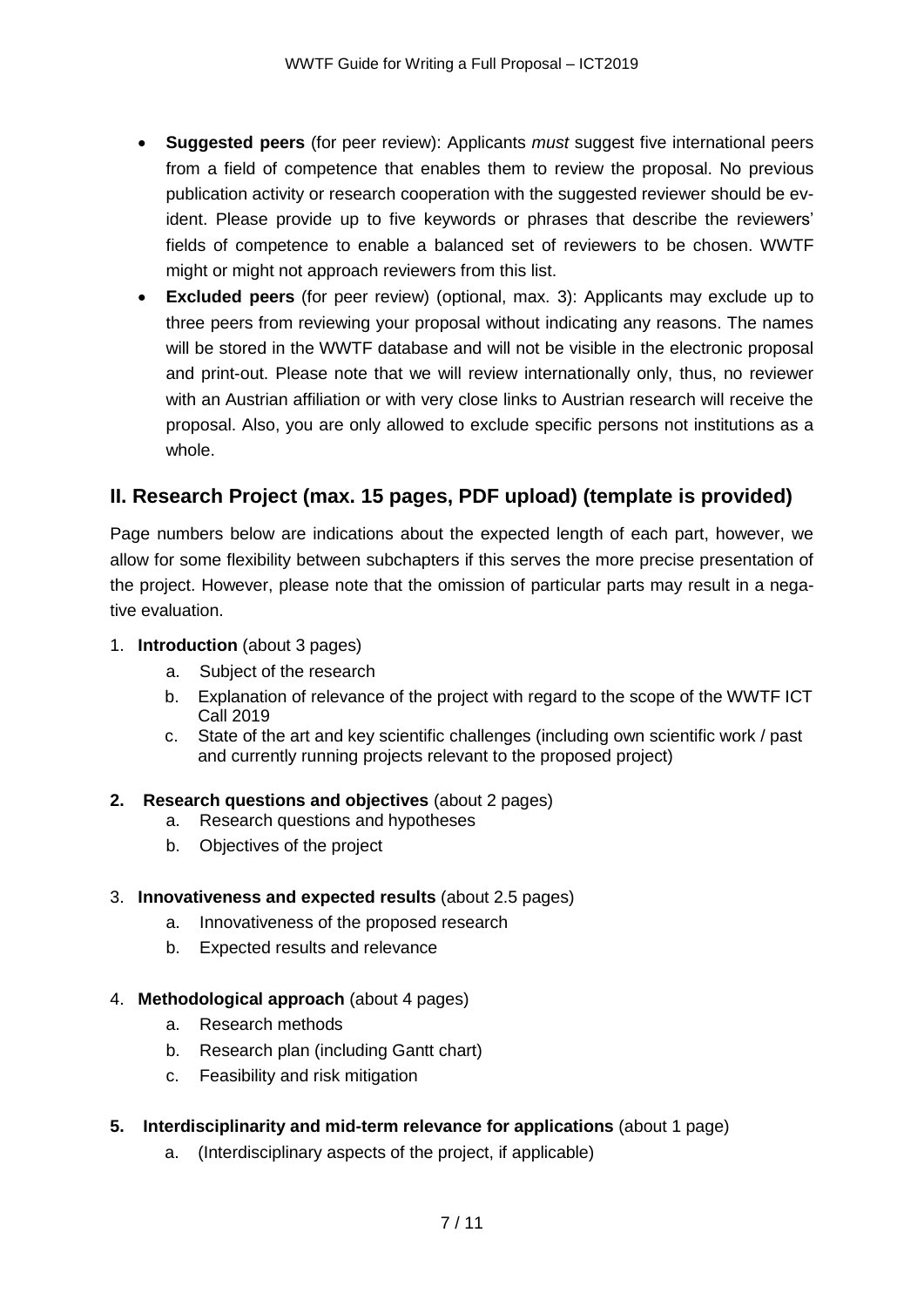b. Potential mid-term relevance for applications and possible societal/economic benefits

#### 6. **Collaboration of project members** (about 1 page)

- a. Organisation of the collaboration in the project including supervision of students
- b. Project management
- **7. Key references** (about 1.5 pages): Please focus in the most relevant literature. Every citation must have a reference. Every reference must refer to a citation in the text. Use a reference style common in your field. Highlight (e.g. in bold face) a maximum of ten key publications representing the state of the art in the respective research area(s).

For this part, you can use the word-processing software of your choice but we kindly ask you to use a **common font type such as Arial and a font size of 11pt. Line spacing should be between 1.3 and 1.5**. Generate a PDF for upload.

Please do **not add any header or footer** (such as page numbers, proposal number, title of proposal) in the word processing file since this information will be added automatically upon upload of the PDF.

You **may include figures, tables**, etc. to improve the scientific presentation. Please note that the size limit for the overall proposal is 5 MB, thus, think of the appropriate resolution/file size of the figures.

The length of the offline part of the **full proposal must not exceed 15 pages** maximum. Please note that the system refuses upload if this number is exceeded. The online system provides a template with the main headings for download. Please use the headings, however, you are free to change layout (font type etc.). Please take care that the document is readable when printed out on a b/w printer.

Keep in mind that the **full proposal is an extension of the short proposal** you have already submitted. Thus, substantial changes of in the project (main direction, research idea) may impact the evaluation of the project by the jury.

Upload the finished "Research Project" part as PDF.

#### **Online form**

 Confirmation if an **approval of an ethics committee / institutional review board** is required or not. If yes, confirm that necessary permits will be obtained and uploaded to the system.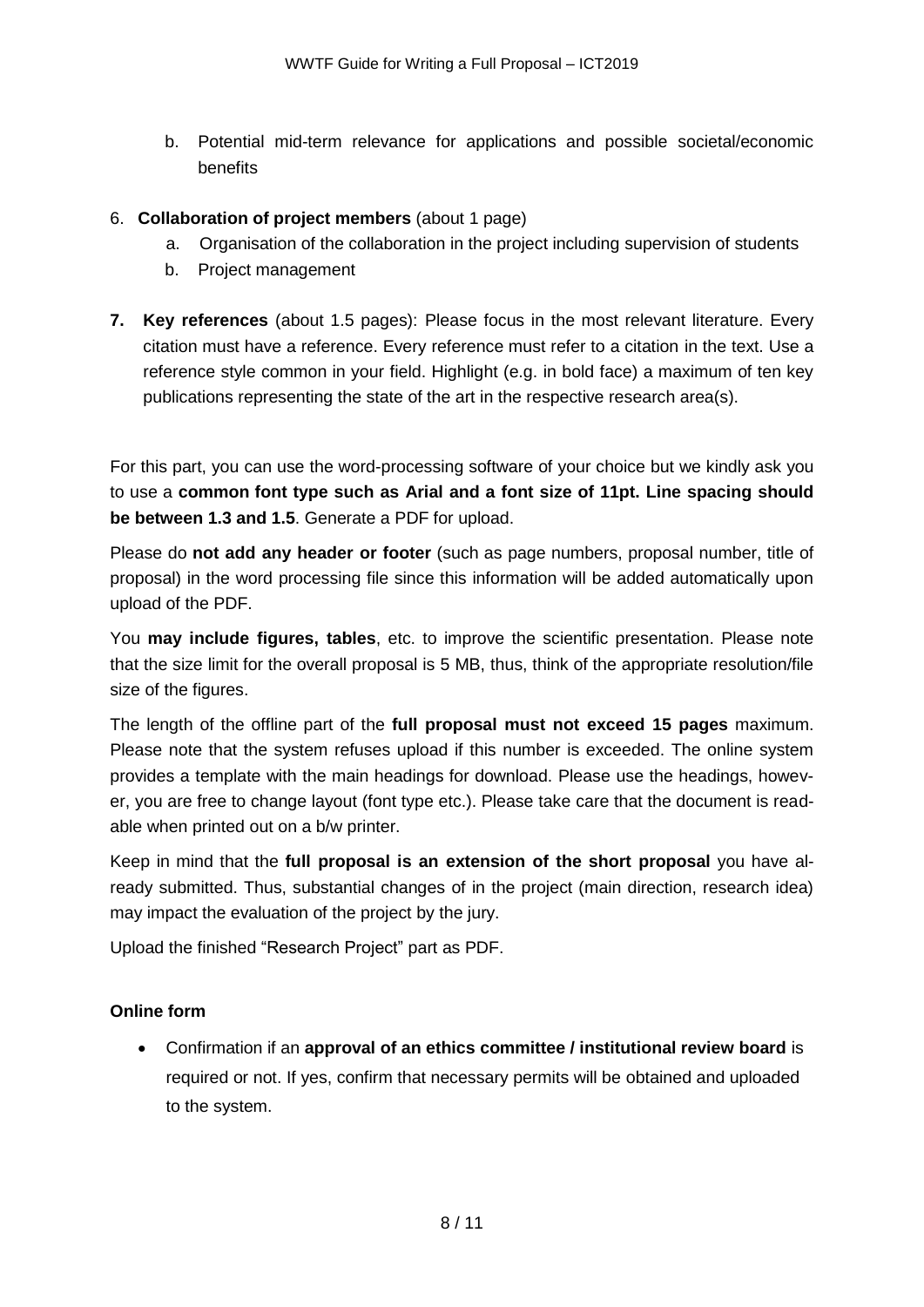## **III. Project Team**

#### **Principal Investigator and Core Team Members**

Persons and their roles filled into the system for the short proposals (PI, Co-PI, core team members) cannot be changed or deleted.

Please add details for "Role and responsibilities within the project" and "Specific competencies for the project"

There is the *option* to update the individual CV files, e.g. either to include recent developments. Please note, that the overall framework for the CV remains the same with regard to the short proposal phase (two page limit) (please use the template for the CV).

#### **Adding additional persons to the project team** (requirement for budget tables)

Please add "Partner Institution" first in case that the new person is at an institution previously not listed in the proposal.

Then add "Additional person"

This is relevant to calculate the project budget.

|                             | Title: *            | First/given name(s): *<br>٠ | Last name/sumame: *             |
|-----------------------------|---------------------|-----------------------------|---------------------------------|
|                             | Year of birth:      | Highest academic title:     | Date of doctorate: (dd.mm.yyyy) |
| Institution: *              |                     | $\ddot{\circ}$              |                                 |
| Staff category <sup>*</sup> | -- please select -- |                             |                                 |



*Staff categories: "Senior personnel", "Post-Doc", "PhD student", "Diploma student", "Office, technician"* 

- **Gender Management Policy**: Please describe how your project deals with gender equality issues during job announcements, recruitment of staff and working environment.
- **Plans for Human Resources Development**: Please describe how your project contributes to human resources development of the team members (e.g., providing opportunities for research, staff exchange, teaching and mentoring).

## **IV. Project Budget**

 **Planning of personnel costs (Table 1)** which includes the names and staff category of all persons listed in part "3. Project Team" is automatically filled. Please first choose the funding source (WWTF, in-kind, WWTF & in-kind) and then add the aver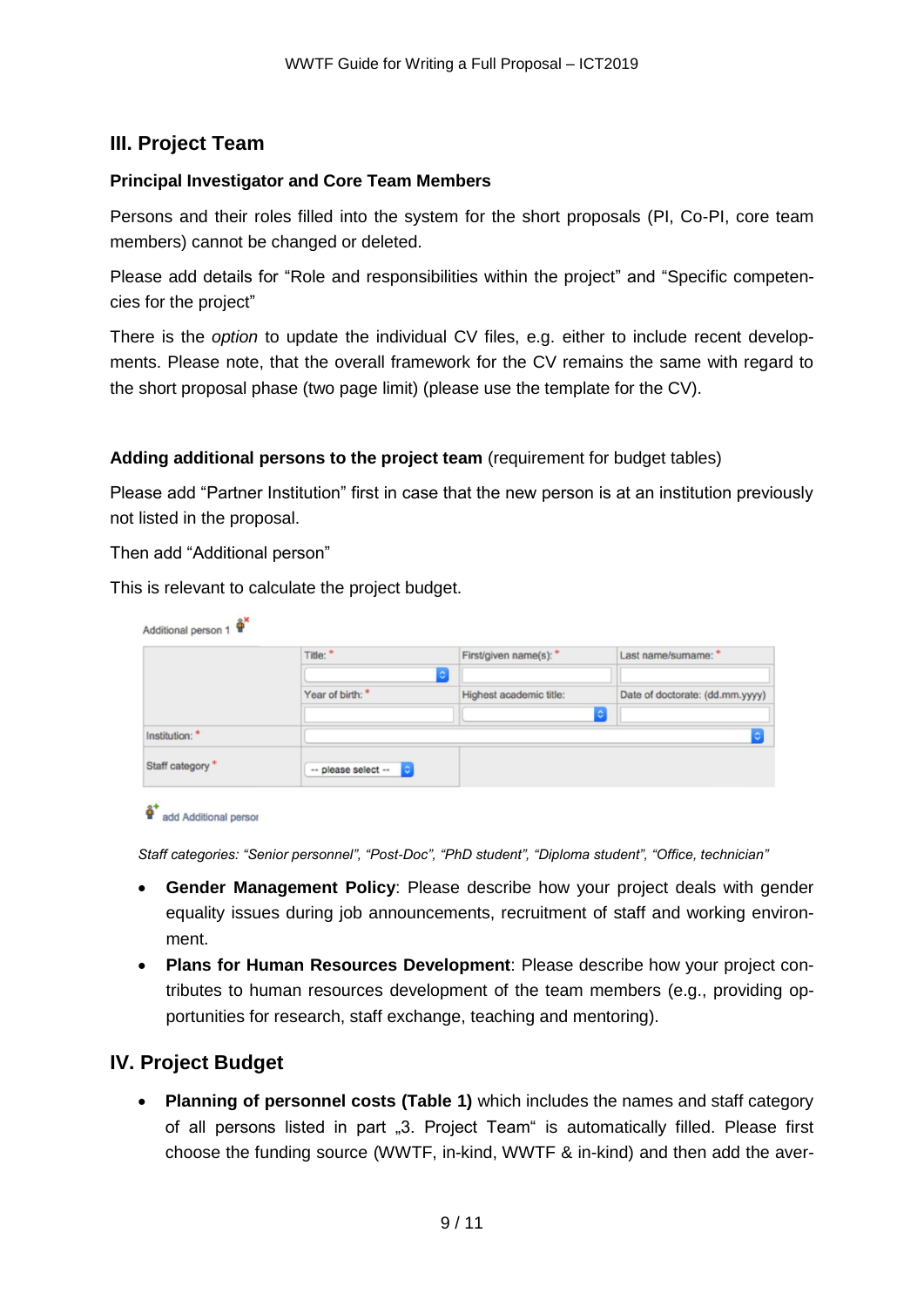age yearly time commitment for each project year. In-kind contributions have no salary information. This information is for the jury and the reviewers to see what the time commitment of senior personnel will be. Finally, for those persons where WWTF funding is requested, fill in the salary corresponding to a 100% employment in the first project year. The total funding applied for each person will then automatically be calculated including a 3% annual salary increase. At the end of Table 1 you will see the total personnel costs applied for from WWTF. Please note to include the full work costs (both the employer and employee share) in the annual salary costs.

- **Planning of non-personnel costs (Table 2**, project related costs for equipment, consumables, travelling, publications, organization of workshops/ conferences/ …, and other costs) shall include a concise description of costs per cost category/ institution as well as the funding applied for.
- **Total funding applied for per institution (Table 3)** details the direct costs that will be automatically filled in using the information provided in tables 1 and 2. Kindly add the overhead percentage (i.e., indirect costs) per involved institution as a numeric value between 0.0 (no overheads claimed) and 20 (20% overheads claimed). *Please inform yourself about the overhead policy at your institution!* Finally, Table 3 will give you an overview on the total funding applied for from WWTF per involved institution*.*  Note: Minimum funding volume is 200,000 €, the upper limit is 800.000 €. *There should not be any significant changes in the budget in comparison to the short proposal. Exceptions are ok but need an explanation.*
- **Explanation of Cost Planning** (max. 3.000 characters): WWTF provides substantial funding for scientific projects covering all project related direct costs plus a maximum of 20% overhead (i.e., "indirect costs"). Thus WWTF requires an explanation of your cost planning principles and a detailed planning of personnel costs (which should comprise the major part of the project related costs) as well as planning of project related costs for equipment, consumables, travelling, publications, organization of workshops/ conferences/ … and other project related costs. Costs are calculated in **thousands of Euro (=k€) (with two decimal places)**, e.g. 305.61 k Euro = 305.610 Euro.
- Last but not least you must **disclose other applications for funding** of the same project: Is this project (or parts of it) already subject to ongoing requests for funding?

## **V. Affirmations and Authorization**

WWTF requires the Principal Investigator and Core Team Members to sign a print-out of the affirmation form (same as in the short proposal phase). **Please note that a hard-copy of the proposal is not required. The online information and the uploaded files are sufficient.** 

#### **Please read the text for the "affirmations" carefully!**